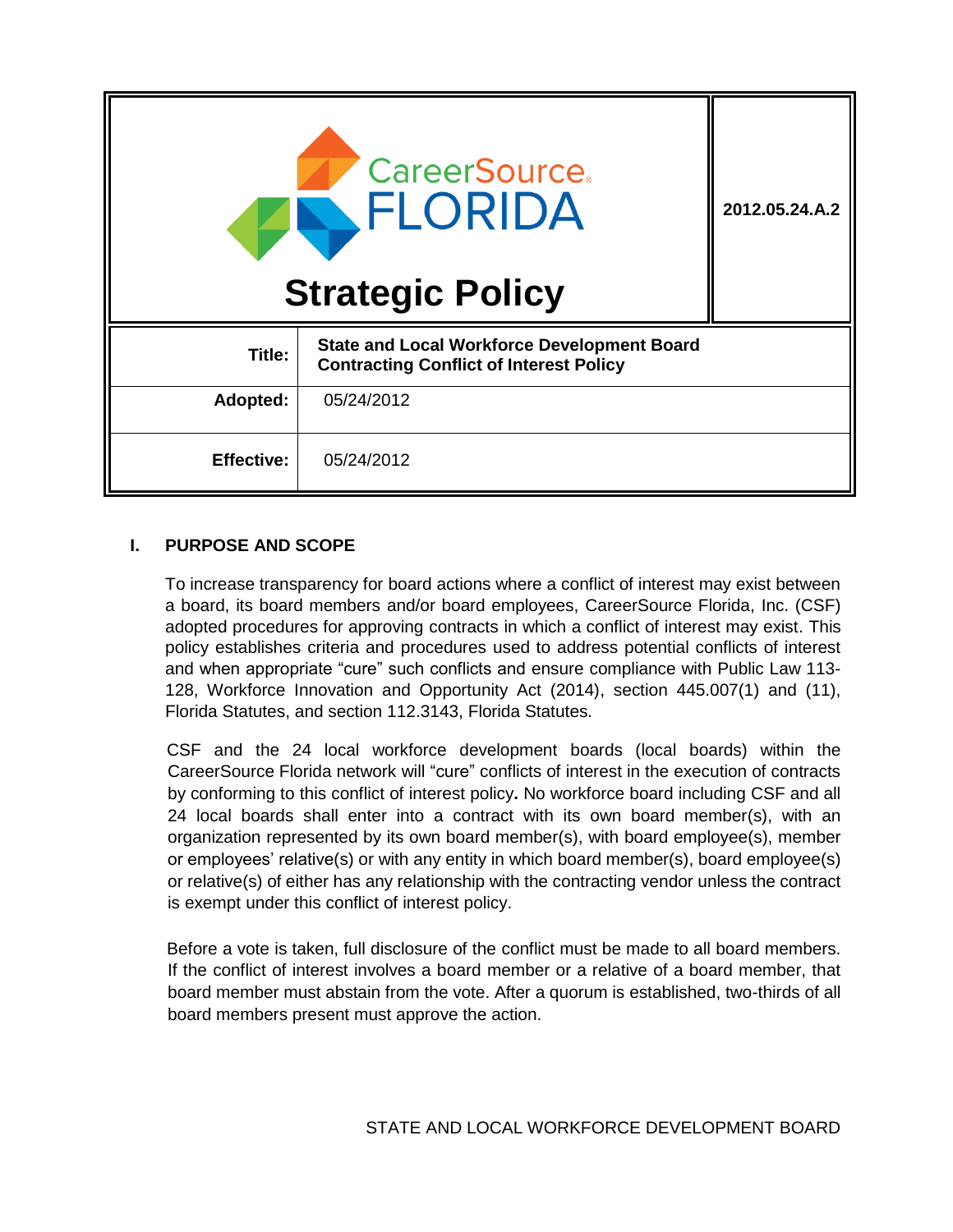At a board's discretion, the following may be exempt from the policy described above:

- 1) Contracts with an "agency" as defined in section 112.312(2), Florida Statutes;
- 2) Contracts relating to a board member's appointment to the board under section 101(a)(2), Public Law 113-128, Workforce Innovation and Opportunity Act (2014);
- 3) Contracts with a board member receiving a grant for workforce services; or
- 4) Contracts not exempt but in which the board documents exceptional circumstances all of which is stated in greater detail in the State and Local Workforce Development Board Contracting Conflict of Interest policy.

The scope of this policy applies to CSF, all 24 local boards and all board member related or employee related contracts.

# **II. BACKGROUND**

The CSF Board of Directors adopted the Regional Workforce Development Board Accountability Act: Contract Policy (RWBAA: Contract Policy) by proviso language for Specific Appropriation 2214 of the 2010 General Appropriations Act and the 2010 Appropriations Implementation Bill. The RWBAA: Contract Policy required the Department of Economic Opportunity (DEO) to review and CSF to approve contracts of \$25,000 or more to assure the statutory mandate established in s. 445.007(1), Florida Statutes, and the RWBAA: Contract Policy was met. This change prompted adding the definition of "employees" to emphasize those with fiduciary duties pertaining to contracts. This provision required that, after a quorum was established, local board approval by a twothirds vote of all board members present, abstention from the approval vote by board members with a potential conflict of interest, and disclosure of a board member's conflict of interest in a manner consistent with definitions and procedures outlined in ssection 112.3143, Florida Statutes.

Subsequently, CSF voluntarily approved strategic policy applying the contract approval requirements of section 445.007(1), Florida Statutes, including the two-thirds vote approval, to any CSF board member related contract, even though the legislature intended the policy to apply only to local boards. The policy was extended to include board employees and their relatives.

CSF is not required to apply the approval procedures of the CSF contracting policy, sections II-V, to CSF contracts.